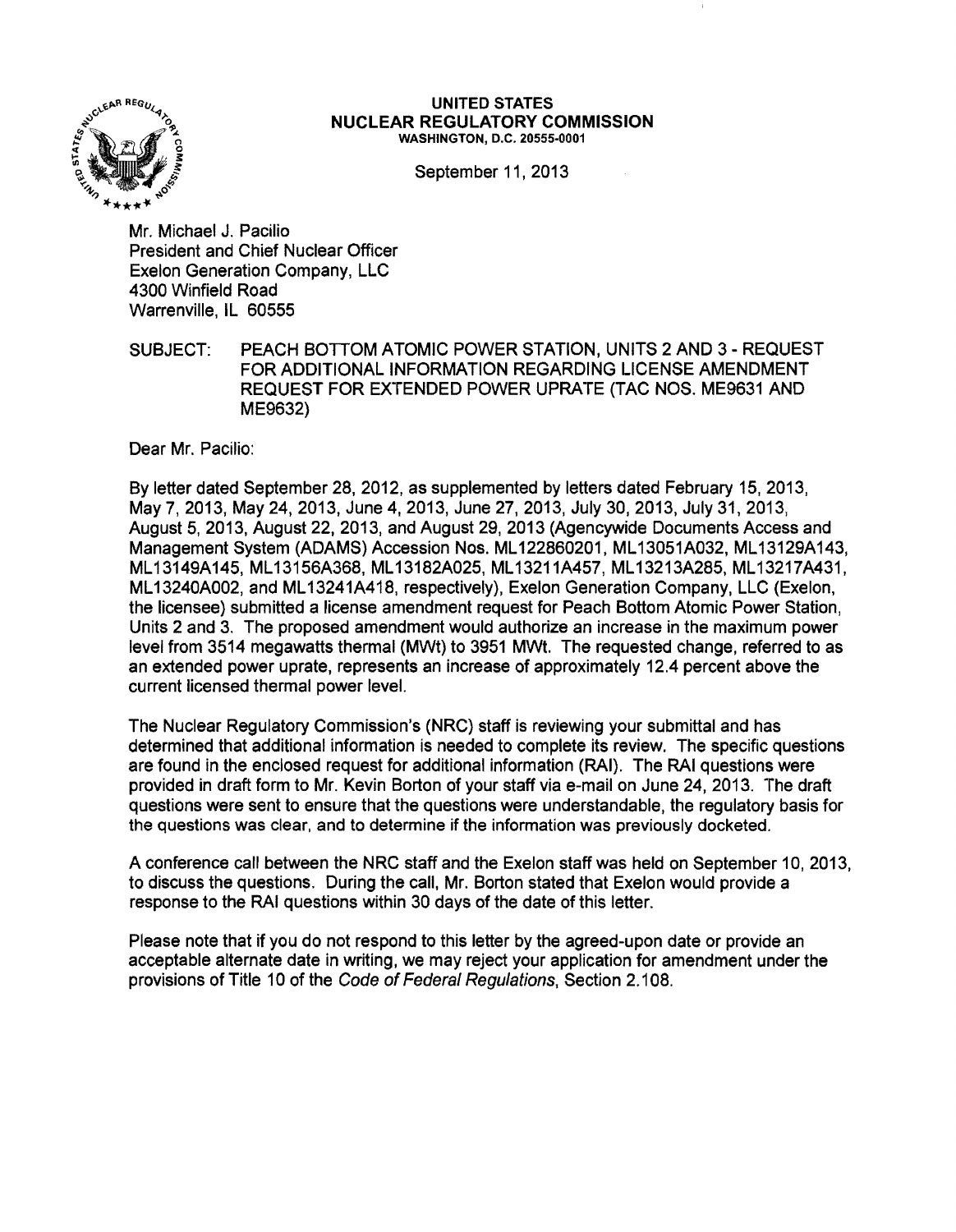M. Pacilio - 2

If you have any questions, please contact me at (301) 415-1420.

Sincerely,

 $\overline{\phantom{a}}$ 

Richard B. Ennis, Senior Project Manager Plant Licensing Branch I-2 Division of Operating Reactor licensing Office of Nuclear Reactor Regulation

Docket Nos. 50-277 and 50-278

Enclosure: Request for Additional Information

cc w/encl: Distribution via ListServ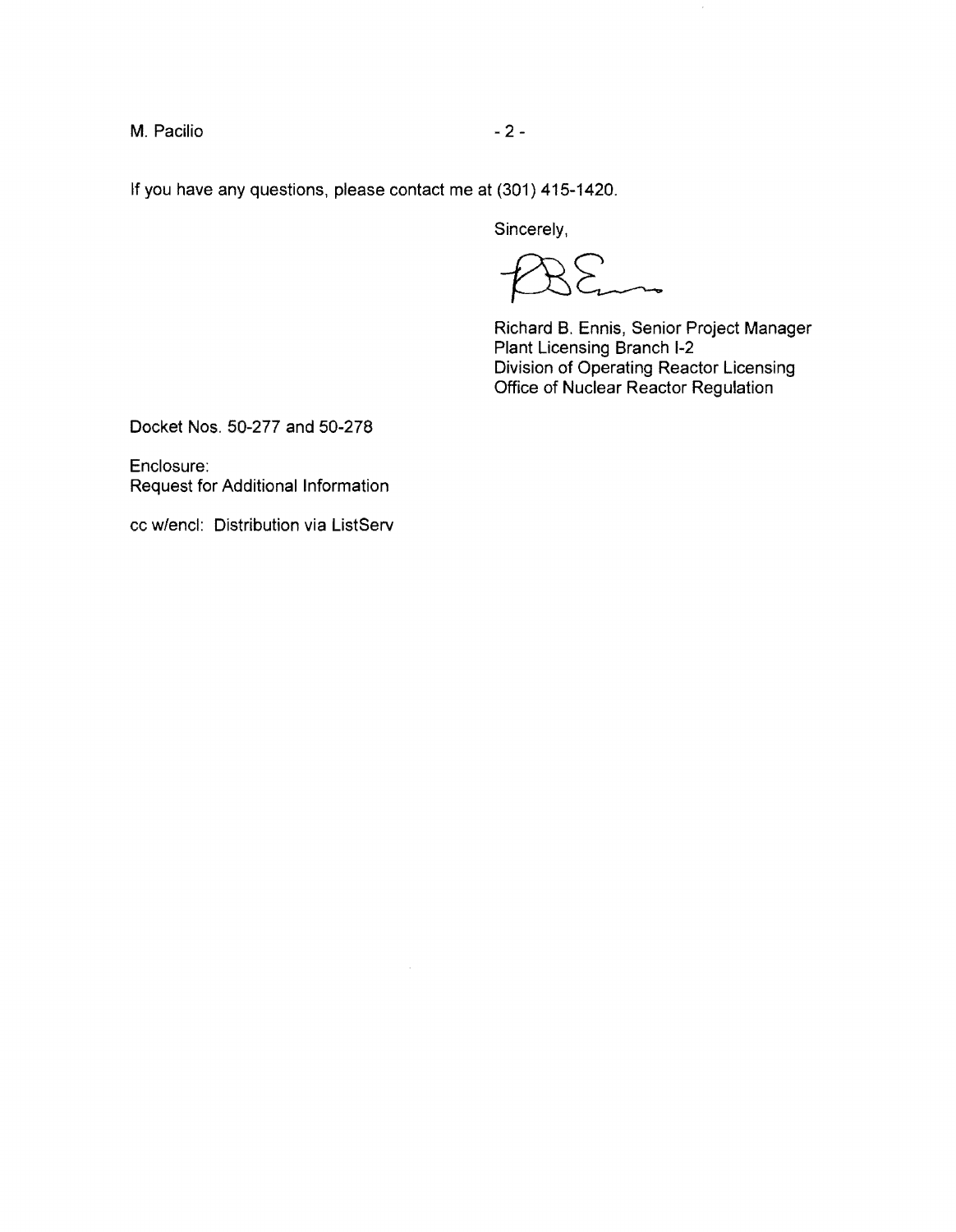# REQUEST FOR ADDITIONAL INFORMATION

# REGARDING PROPOSED LICENSE AMENDMENT

# EXTENDED POWER UPRATE

# EXELON GENERATION COMPANY, LLC

# PEACH BOTTOM ATOMIC POWER STATION, UNITS 2 AND 3

# DOCKET NOS. 50-277 AND 50-278

By letter dated September 28, 2012, as supplemented by letters dated February 15, 2013, May 7,2013, May 24,2013, June 4,2013, June 27,2013, July 30,2013, July 31,2013, August 5,2013, August 22,2013, and August 29,2013 (Agencywide Documents Access and Management System (ADAMS) Accession Nos. ML 122860201, ML 13051A032, ML 13129A143, ML13149A145, ML13156A368, ML13182A025, ML13211A457, ML13213A285, ML13217A431, ML 13240A002, and ML 13241A418, respectively), Exelon Generation Company, LLC (Exelon, the licensee) submitted a license amendment request for Peach Bottom Atomic Power Station (PBAPS), Units 2 and 3. The proposed amendment would authorize an increase in the maximum power level from 3514 megawatts thermal (MWt) to 3951 MWt. The requested change, referred to as an extended power uprate (EPU), represents an increase of approximately 12.4 percent above the current licensed thermal power (CLTP) level.

The Nuclear Regulatory Commission (NRC) staff is reviewing your submittal and has determined that additional information is needed to complete its review. The specific request for additional information (RAI) is addressed below.

# Mechanical and Civil Engineering Branch (EMCB)

Reviewer: Alexander Tsirigotis

### EMCB-RAI-1

Table 1-2 of the Power Uprate Safety Analysis Report (PUSAR)<sup>1</sup> contains information on plant parameters for CL TP conditions and the proposed EPU conditions. The licensee is requested to update Table 1-2 by adding a column for original licensed thermal power (OLTP) conditions. Please include design and maximum temperatures and pressures for the vessel inlet and outlet reactor recirculation system (RRS) nozzles, feedwater (FW) inlet and main steam (MS) outlet, and core spray (CS) inlet.

### EMCB-RAI-2

Please verify that the design calculations to demonstrate that systems, structures and components (SSCs) credited to and/or affected by the proposed EPU have been completed and

<sup>1</sup> A proprietary (i.e., non-publicly available) version of the PUSAR is contained in Attachment 6 to the application dated September 28.2012. A non-proprietary (Le., publicly available) version of the PUSAR is contained in Attachment 4 to the application dated September 28. 2012.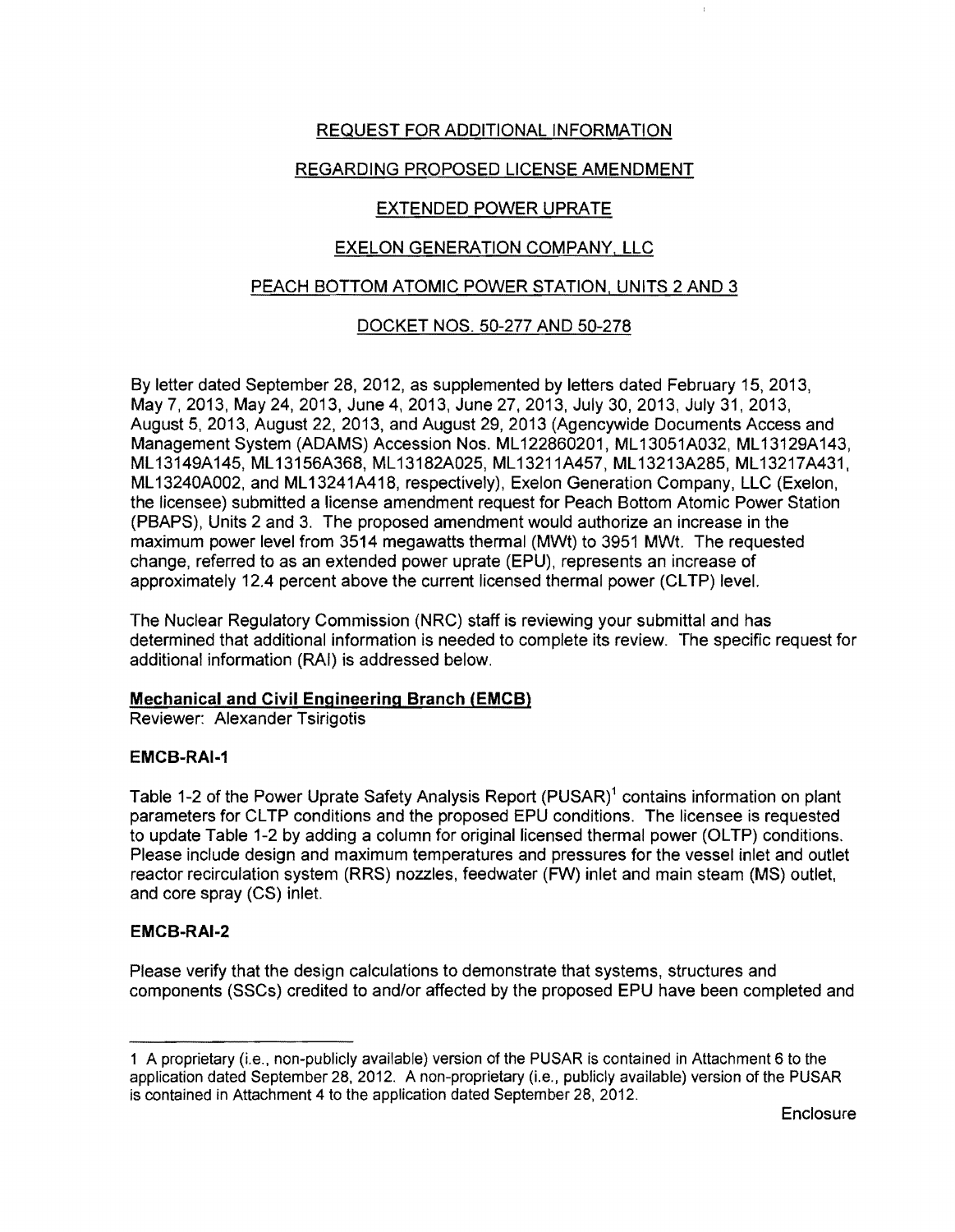that controlled documentation exists which finds that these SSCs are structurally adequate to perform their intended design functions under EPU conditions.

### EMCB-RAI-3

Page 2-41 of the PUSAR states, "For PBAPS, HELB [high-energy line breaks] locations in MS piping inside containment are not based on stress criteria." Please clarify whether the current licensing basis (LB) and design basis (DB) require postulation of pipe failures at specific locations inside containment. If so, please discuss the methodology and criteria used to postulate pipe ruptures inside containment for CLTP and EPU. If the methodology and criteria are different for EPU and CLTP, provide a technical justification that reconciles the differences.

### EMCB-RAI-4

Please provide the following:

- a) PUSAR page 2-41 lists high energy piping inside and outside containment that could potentially be affected by the proposed EPU. Please provide a justification which demonstrates that plant SSCs (including but not limited to block walls) susceptible to differential pressures resulting from postulated high energy pipe failures inside and outside containment, are capable of maintaining their structural adequacy within DB established limits at EPU conditions.
- b) PUSAR Table 2.2-1 shows pressure and temperature increases due to EPU from postulated reactor water cleanup (RWCU) line breaks. Please quantify these increases and provide a technical justification to reconcile these EPU increases on potentially affected SSCs by adding more detail to PUSAR Section 2.2.1.2.1, "RWCU Line Breaks." Specify whether the loads used in the structural calculations of the current analyses-of-record (AOR) bound the loads due to these increases. If not, discuss required structural reevaluations and reconcile any differences from the AOR methodology and criteria used.

### EMCB-RAI-5

Question deleted following conference call on September 10,2013. No response needed.

# EMCB-RAI-6

NRC Regulatory Issue Summary (RIS) 2008-30, "Fatigue Analysis of Nuclear Power Plant Components," identified a concern with the simplified single-stress methodology used by some license renewal applicants to perform fatigue calculations and as input for on-line fatigue monitoring programs. This methodology was being used in lieu of the American Society of Mechanical Engineers (ASME) Code, Section III, Subsection NB method which requires licensees to consider all six stress components. Approval of the PBAPS license renewal application was issued on March 2003 (see NUREG-1769), prior to RIS 2008-30. Therefore, please demonstrate and/or confirm that when you are required to perform stress-based fatigue monitoring, in the current and plant licensing renewal period, the methodology used is in accordance with the ASME Section III, Subsection NB, which considers the six stress components.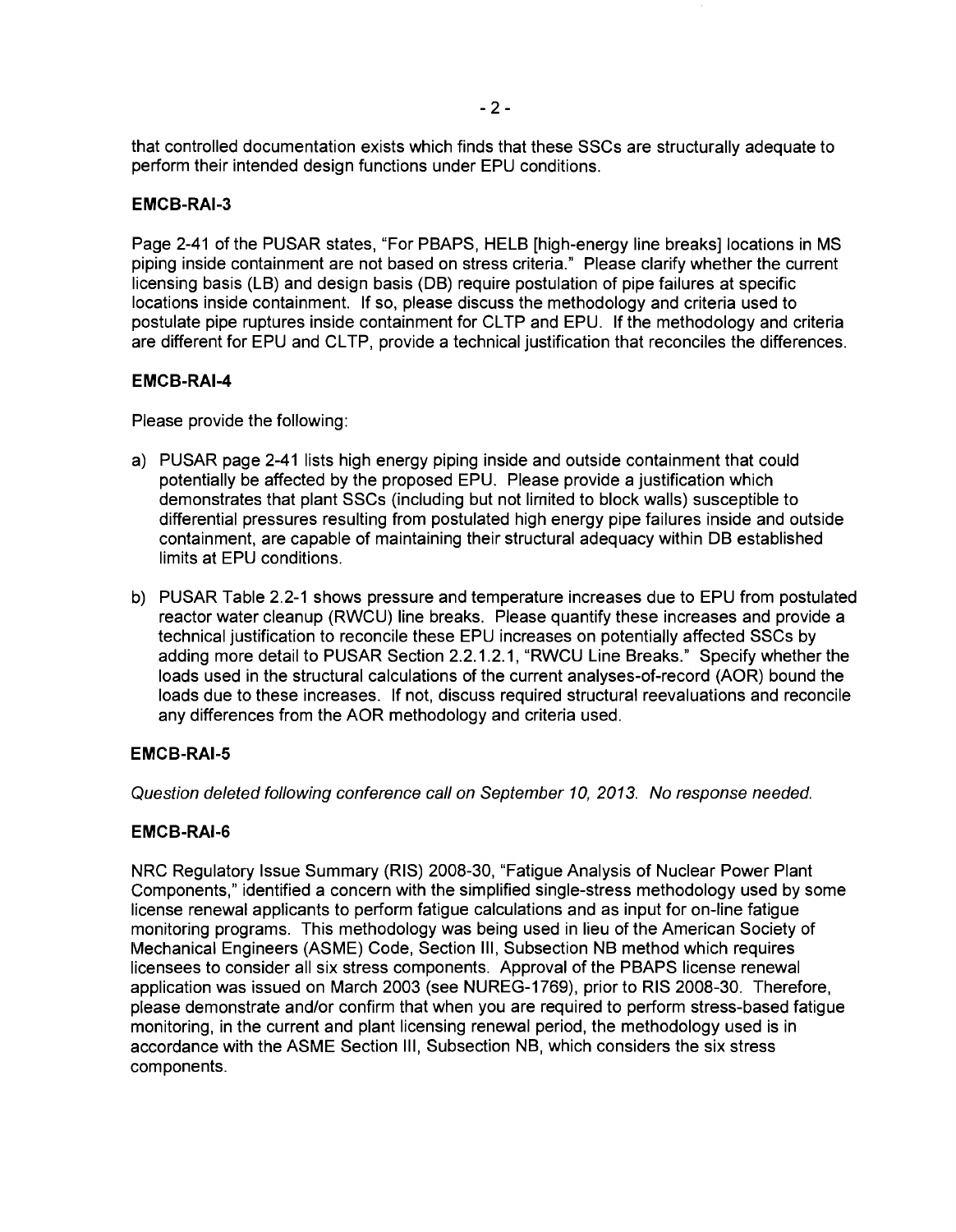### **EMCB-RAI-7**

On page 2-59, PUSAR Section 2.2.2.2.2.2, "Structural Evaluation for Affected BOP [balance of plant] Piping," identifies that the design-basis loss-of-coolant-accident hydrodynamic loads are not changed for EPU conditions. Per PUSAR Section 2.6.1.2.1, "Loss-of-Coolant Accident Loads," the vent thrust loads at four locations exceeded the plant-specific vent thrust loads originally calculated during the Mark I Containment long term program by approximately 2.5 percent.

- a) Please discuss this discrepancy.
- b) Identify the four locations mentioned above. Discuss how the structural evaluations of the affected SSCs have been revised and provide a brief summary of the evaluation results and conclusions.

### **EMCB-RAI-8**

According to the PUSAR, PBAPS meets the NRC-approved General Electric (GE) topical reports CLTR, ELTR1 and ELTR2 requirements for the disposition of the structural integrity of SSCs affected by the proposed EPU. All three topical reports require that structural integrity evaluations of SSCs for EPU show continued compliance with the construction code and standard for these SSCs (including code allowables and analytical techniques) applicable to the current plant licensing basis and that no change to comply with more recent codes and standards will be proposed due to the power uprate (ELTR1, Page 50). Based on the above, for SSCs in PUSAR Section 2.2, "Mechanical and Civil Engineering," including important to safety piping, pipe supports, pressure retaining components and their supports, reactor pressure vessel (RPV) internals and core support structures that were required to be reevaluated due to higher loads resulting at EPU conditions, please provide the following:

- a) The code of construction for the SSC installation and design.
- b) Justify and discuss why it is required and acceptable to utilize a different code or code edition rather than the code of construction for SSCs that do not require repair or replacement for EPU.
- c) For repair/replacement activities, where a different code or code edition rather than the code of construction has been utilized for EPU. discuss whether documented code reconciliation exists that allows the use of this code and verify that the allowable values from the code of construction have been utilized with the reconciled code. Otherwise, provide a technical justification and the supporting basis which demonstrate that the allowance to use alternate codes and allowables other than the construction codes and allowables is acceptable.

### **EMCB-RAI-9**

The PUSAR, starting on page 2-50, states the following:

The MS and associated branch piping inside and RCPB [reactor coolant pressure boundary] piping outside containment was evaluated for compliance with ANSI B31.1, "Power Piping," 1973 Edition including Summer 1973 Addenda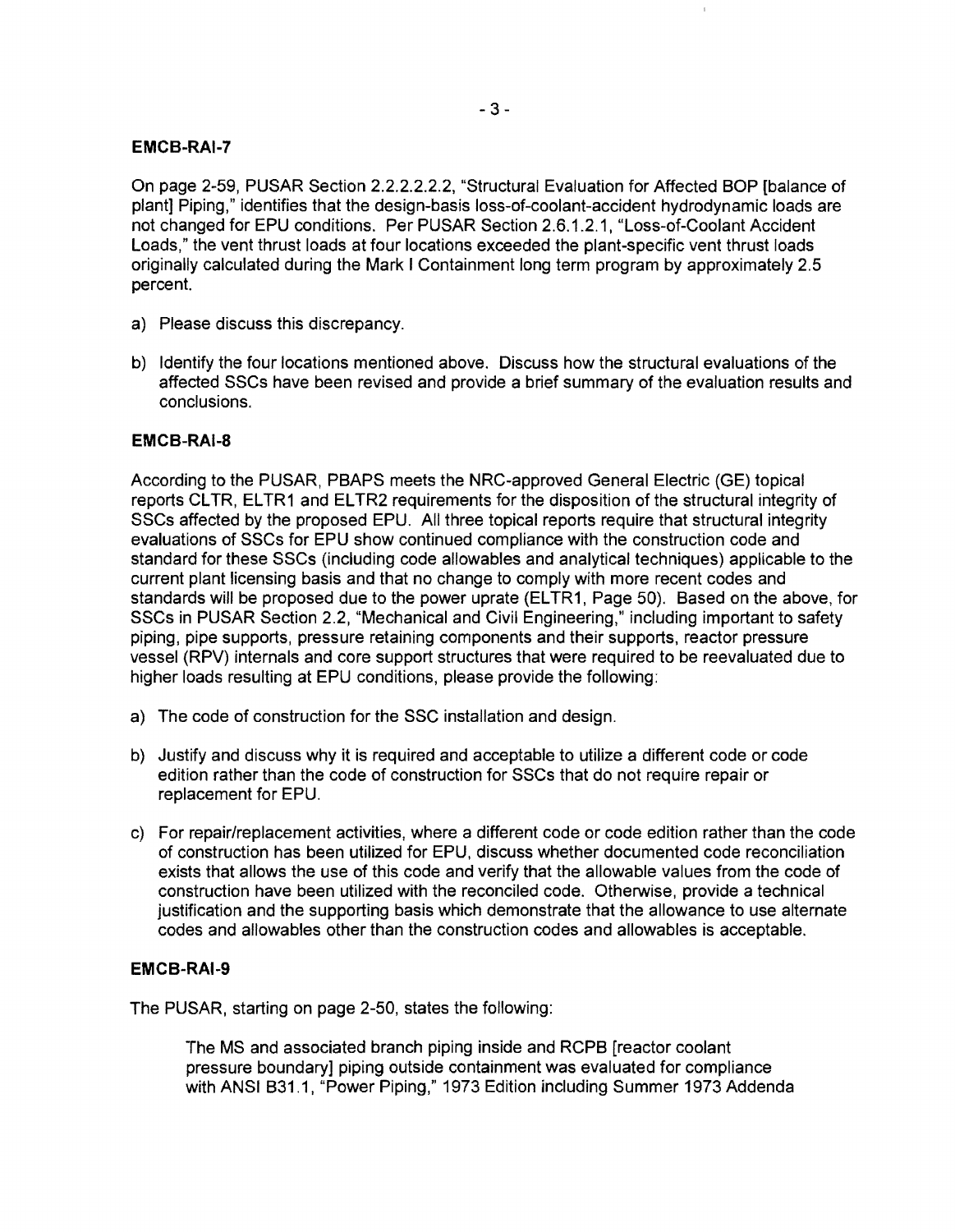stress criteria (Reference 39), including the effects of EPU on piping stresses, piping supports including the associated building structure, penetrations, piping interfaces with the RPV nozzles, flanges, and valves. Allowable stress values for MS piping inside containment and associated branch lines were taken from ANSI B31.1 2004 Edition including the 2005 Addendum (Reference 40).

The above statement indicates that the piping was analyzed using the criteria of the 1973 Edition of B31.1, but the allowable stress values were from the 2004 Edition, including the 2005 Addendum of B31.1. Provide a technical justification which demonstrates acceptability of this method.

### **EMCB-RAI-10**

PUSAR, Table 2.2-4a presents maximum stress summaries for the MS piping due to the proposed EPU, which, as identified in the PUSAR, has been reanalyzed to include the turbine stop valve closure (TSVC) transient loading at EPU conditions.

- a) The allowable value of 22,500 pounds per square inch (psi) shown for the "sustained + thermal" loading case for the "Units 2/3 Loop D" piping, shown in PUSAR Table 2.2-4a, does not appear to be correct. Please review the allowable values in Table 2.2-4a and verify that the calculated values in that table represent maximum pipe stresses.
- b) Provide an explanation for node designation/location similar to that found on Updated Final Safety Analysis Report (UFSAR), Revision 24, Appendix C, Table C.5.7, "Main Steam Piping." Include information or a note that identifies equation loadings (dead weight, pressure, maximum pressure, design earthquake, maximum earthquake, thermal loads, TSVC load, etc.) for each equation used in the summaries, similar to the loadings column found in the UFSAR table. In addition, identify piping inside and outside containment and which service level or equation in the summaries contains the TSVC loading.
- c) PUSAR Table 2.2-4a uses the designations "Eq. 13" and "Eq. 14" interchangeably. Please verify whether "Eq. 14" is a typo and is meant to be "Eq. 13". Discuss whether the Node 78 "Sustained + Thermal" allowable of 43,750 psi is for a different material (i.e., A106 GR C) than the material (i.e., A 106 GR B) on the remainder of the nodes listed in the table.
- d) MS allowable values at all critical locations shown on UFSAR, Appendix C, Table C.5.7, with the exemption of the section of piping to the high pressure coolant injection turbine, are for a material having a hot allowable stress value  $(S_n)$  of 17,500 psi (i.e., A106 GR C). The MS allowable values at all locations but one, shown on PUSAR Table 2.2-4a, are for a material having  $S_h$  of 15,000 psi (i.e., A106 Gr B). Please provide the MS material designation(s) corresponding to the various piping locations.
- e) Not all of the licensing basis criteria identified in the UFSAR, Appendix C, Table C.5.7 are shown to be satisfied in the EPU stress summaries shown in PUSAR Table 2.2-4a. For instance, the maximum stress summaries in the PUSAR use the  $2.4x(S_h)$  stress allowable criterion for Level D loadings, while the LB criterion found in UFSAR Table C.5.7 is  $2.0x(S_h)$ . Using the LB criterion for the level D stress calculated at node 83V of Loop B would produce an EPU interaction ratio of approximately 1.354 greater than the allowed value of 1.00. Please review the LB MS structural criteria found in the UFSAR and demonstrate how these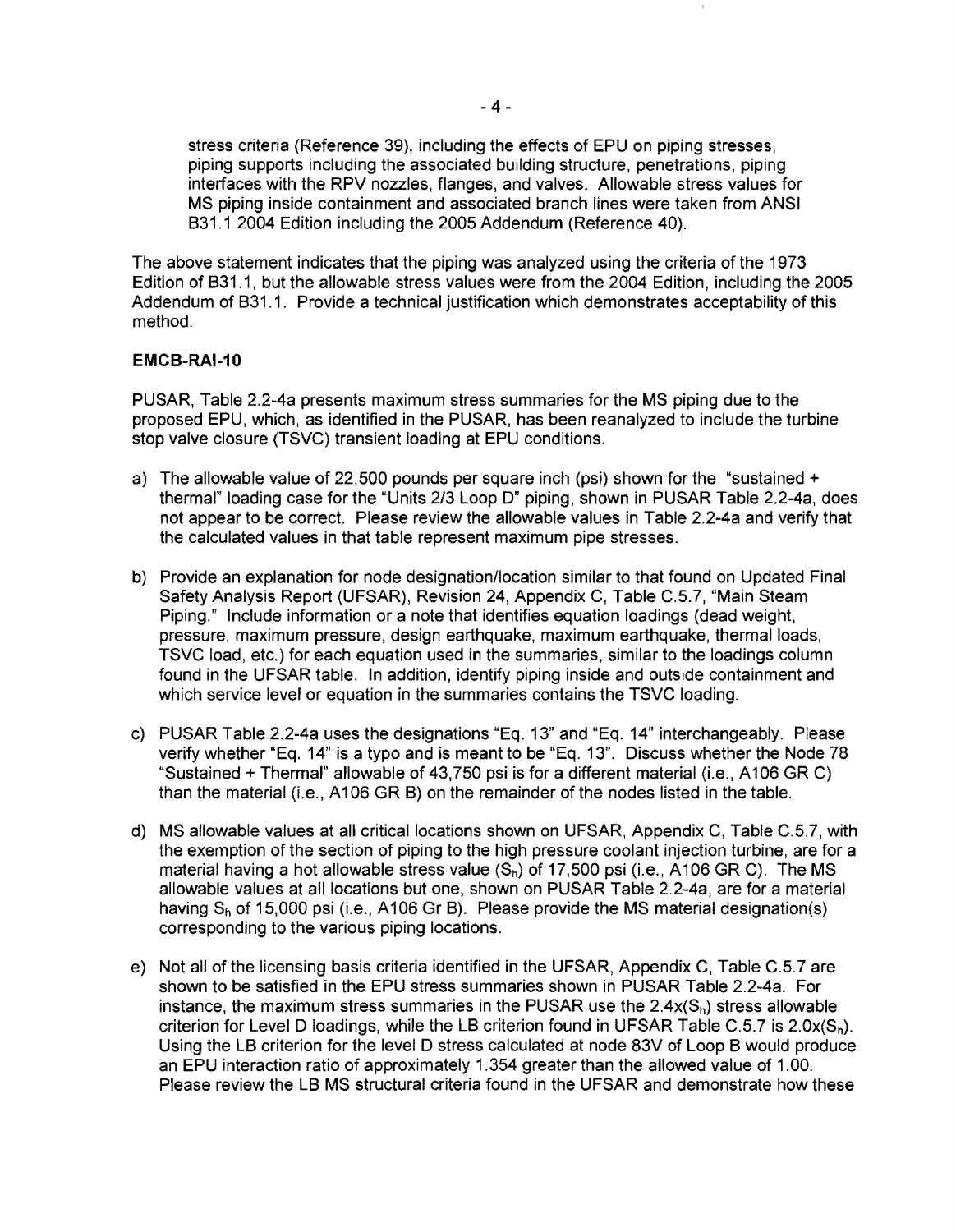criteria will be satisfied for the proposed EPU for continued compliance with the current licensing basis.

f) For exceeding the calculated-over-allowable interaction ratio of 1.00, the PUSAR Table 2.2-4a provides the following note:

Note 2: B31.1 2004 Code reconciliation (Reference 40) allows for interaction ratio of up to 1.14.

Please identify where this interaction ratio is discussed in the B31.1-2004 code and justify its applicability to the PBAPS.

### **EMCB-RAI-11**

In addition to the MS locations listed in the PUSAR Table 2.2-4a, supplement the table with quantitative maximum result summaries inside and outside the primary containment, which show calculated values compared to the LB allowable values, with the highest resulting interaction ratios at critical locations (such as the MS nozzles, MS relief valve flanges, MS supports, MS flued head anchor penetrations, etc.). For the MS containment penetrations, show the maximum results from the penetration structural qualifications, which include loads from both sides of the penetration.

#### **EMCB-RAI-12**

For piping affected by the EPU, which is important to safety or is required to withstand a seismic event, please provide the following:

- a) A list of piping systems (or portions of piping systems) inside and outside containment, which contain parameters (including temperature, pressure and flow) that have increased at EPU conditions and list the values of these parameters for OLTP, CLTP and EPU. Also show whether the resulting piping loads from these parameters at EPU conditions (including but not limited to loads due to temperature, pressure, flow, transient and mechanical loads) are bounded in the current DB analyses.
- b) For piping with loads that are not bounded by the DB AOR, discuss the method of evaluation. If the methods utilized are different than methods in the current LB and DB, provide a technical justification and the supporting basis which demonstrate acceptability of these methods. Please include quantitative summaries of maximum stresses or loads and fatigue usage factors (if applicable) for EPU and OLTP or CLTP (whichever governs for the EPU derived values) with a comparison to the code of construction or LB (UFSAR) allowable values (whichever is applicable). If scaling factors have been used in determining EPU results from OLTP or CLTP analyses, show the scaling factors and discuss the basis of their development. Include only maximum stresses with the highest interaction ratios and data at critical locations (i.e., anchors and flued head anchors, nozzles, penetrations, flanged connections, valve connections, branching pipe connections, pipe supports, etc.). For containment penetrations, show the maximum results from the penetration structural qualifications which include loads from both sides of the penetration.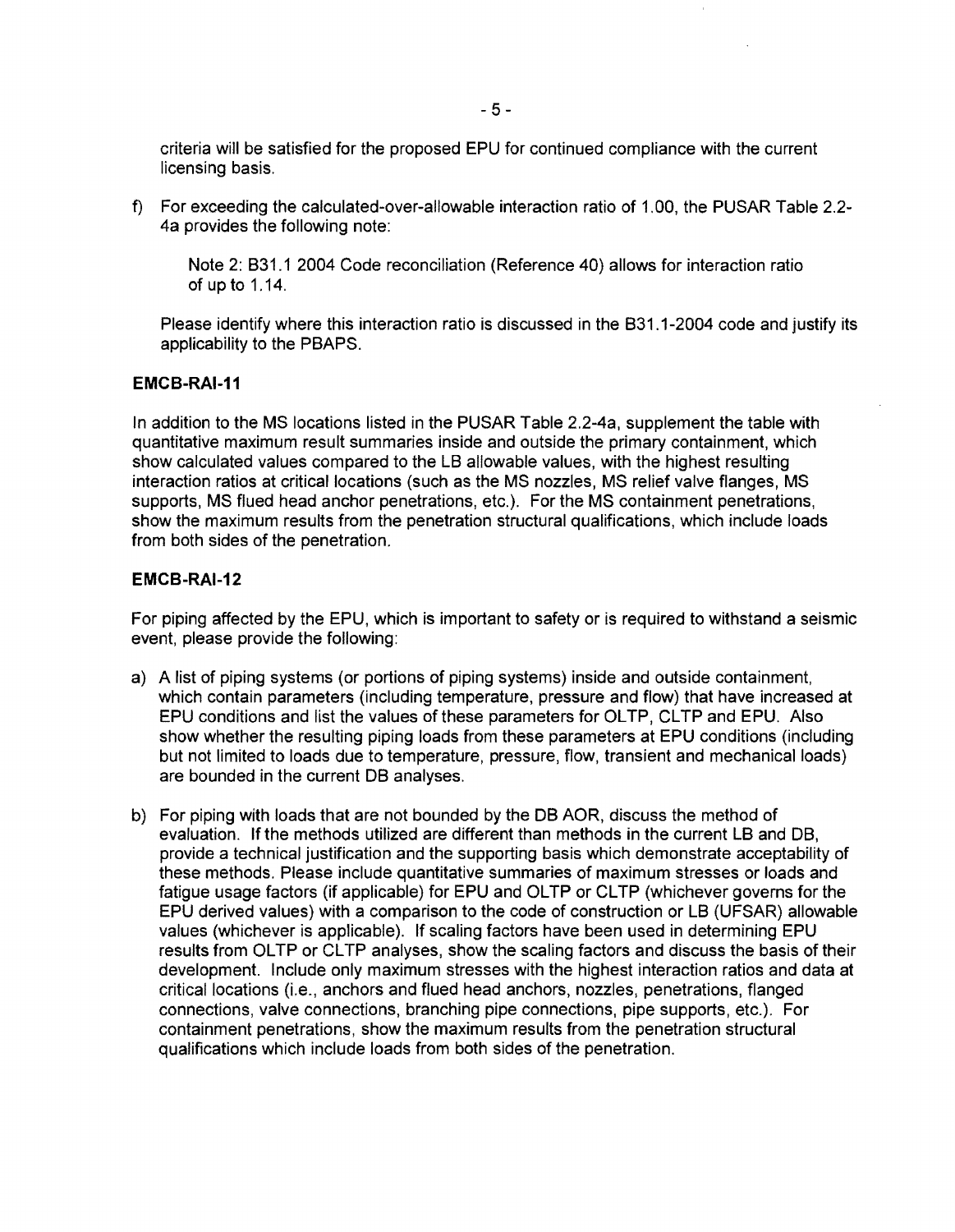c) For any piping loads (such as the ones discussed in part (a) and (b) above), that are not included in the current DB analyses, but could potentially occur at EPU conditions and are not included in the EPU piping evaluations, provide an explanation which justifies exclusion of these loads in the EPU evaluations. Also, provide a technical justification which demonstrates that occurrence of these loads on the piping will not challenge the piping system (including all system components such as inline components, supports, anchors, penetrations, nozzles, etc.) and connected SSCs beyond their structural design limits.

### EMCB-RAI-13

For safety-related and non-safety-related piping, consider the piping loads discussed in part (c) of EMCB-RAI-12 and demonstrate that additional postulated piping failure locations, in accordance with the LB for the plant, are not required due to these loads that were omitted from the piping analysis.

### EMCB-RAI-14

Please verify whether pipe support additions and modifications, for the MS inside and outside of containment, are required only due to the added spring safety valve (SSV) on the MS line "c" and the added TSVC load case in the MS piping analyses for the EPU (which was not considered in the AOR) and that all other pipe loading cases at EPU conditions are bounded by the current AOR. In addition, clarify whether or not MS piping modifications are required due to the EPU, other than the addition of a new SSV. Please provide a discussion which shows the type and number of added supports and briefly discuss the extent of modifications and repairs to the existing supports.

### EMCB-RAI-15

For the EPU required additions or modifications that involve SSCs important to safety or required to withstand a seismic event, provide quantitative summaries of the highest resulting interaction ratios (calculated over the DB allowable values) at critical locations. Include structural analysis results, due to structural modifications, which install the safety-related lines for the residual heat removal and high pressure service water cross-ties and the condensate storage tank modification.

### **EMCB-RAI-16**

PUSAR, pages 2-47 and 2-52, show that for EPU, the MS and FW system flows increased by approximately 15 percent over the CLTP values. The PUSAR indicates that in the current DB, neither the MS nor the FW piping structural analyses contained load cases due to flow transients.

For the EPU, the MS piping structural analyses were reconciled for loads due to flow transients by reanalysis, which included a load case due to the TSVC transient that bounds the other MS transients. As a result of accounting for flow transient loads in the MS piping, additional supports and modifications to existing supports were required to structurally qualify the MS piping and maintain it within its LB and DB established allowable limits.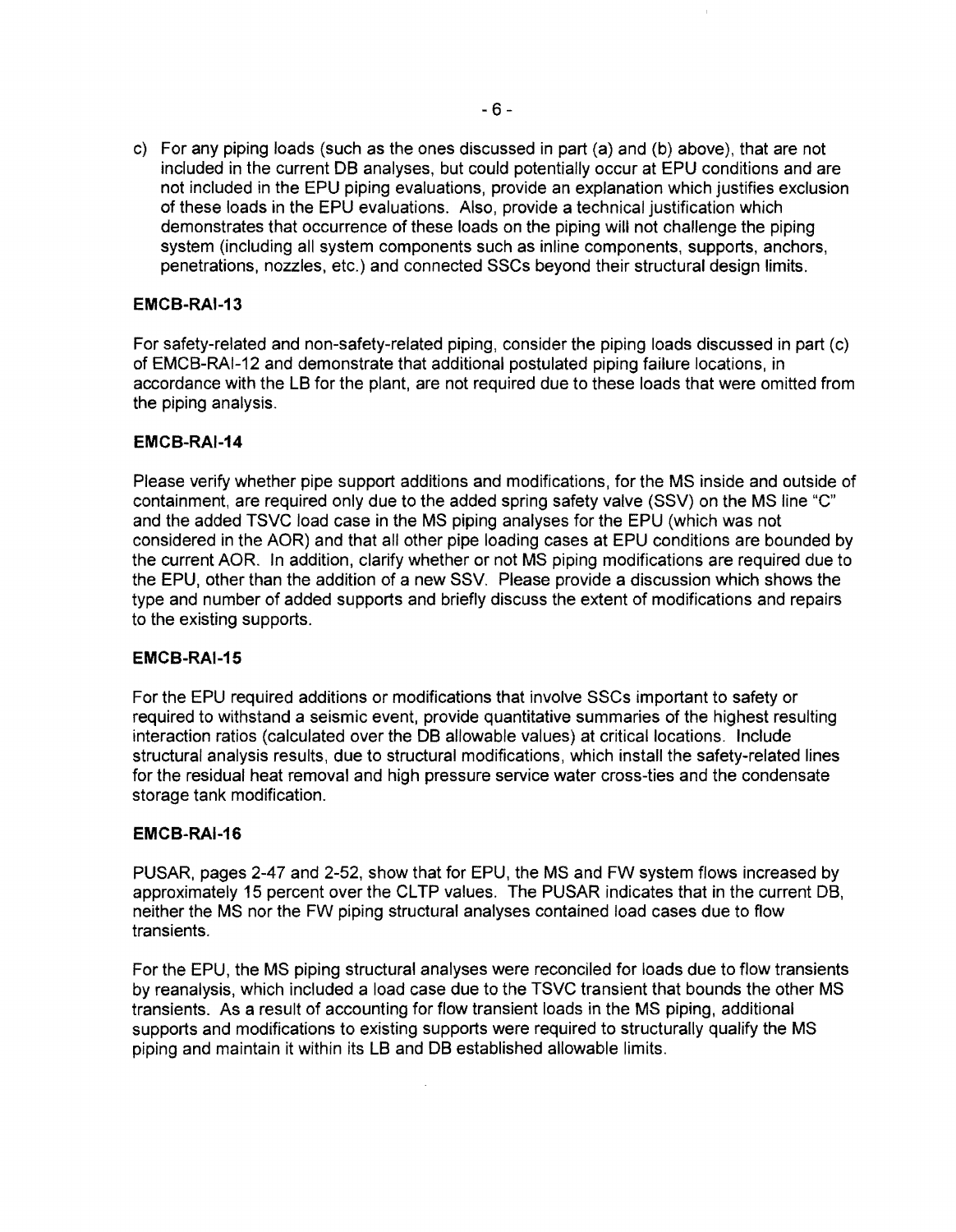In the case of the FW system, the only justification offered in the PU8AR for the effect of the flow transient loads, at the higher EPU flow rates, on the structural integrity of piping and connecting 88Gs, is that these flow transient loads have no effect on the piping because they were not included in the original piping evaluations. The NRG staff considers that this justification does not provide reasonable assurance that potentially affected 88Gs will be able to maintain their structural integrity under EPU operation with the increased FW flow rates. Please evaluate the effect of water hammer loads, due to events such as control valve closures and feed pump trips, at EPU flows, on pipe stress, pipe breaks, and pipe supports and demonstrate that the structural integrity of the 88Gs that could potentially be impacted by water hammer loads, including piping, pipe supports, nozzles, penetrations and connecting 88Gs, will be maintained within LB and DB established allowable limits when operating under EPU conditions.

### **EMCB-RAI-17**

The PU8AR provides a summary of the EPU evaluation for the safety-related thermowells and probes, including a quantitative summary of the calculated Vibratory stresses compared to A8ME allowable values. The discussion in the PU8AR indicates that it has followed guidance provided in A8ME 8ection III, Appendix N.

- a) Please verify that the allowable values have been derived using guidance from Part 3 of the A8ME operation and maintenance (O&M) standards and guidelines.
- b) With regard to the safety-related thermowells and probes, the PUSAR makes the following statements on page 2-47.

To calculate the structural response, a non-dimensional parameter, termed reduced damping (Reference 38, N-1324.1 Equation 76), was calculated:

For off resonance (non lock-in) condition, the structural response is ordinarily small and was calculated using the standard method (Reference 38, N-1324.2, first paragraph)

Provide a quantitative summary of reduced velocity and reduced damping values, in accordance with the requirements from A8ME Appendix N, subparagraph N-1324.1, to demonstrate that synchronization (lock-in) of the periodic vortex shedding frequencies to the structural natural frequency of the instrument can be prevented.

#### **EMCB-RAI-18**

With regard to the vibration of piping due to M8 and FW increased flow rates and flow velocities, Section 2.2.2.1.2 of the PUSAR states that EPU vibration levels may increase by up to 54 percent of OLTP. In previous power uprates reviewed by the NRG staff, the licensees reviewed existing measured vibration data from plant startups. Vibration data were also collected at several power levels during the power ascension following outages, prior to EPU. Measured vibration data from initial startup and prior to EPU outages (such as stretch power uprate or other refueling outages) formed a baseline from which vibration data were projected to EPU conditions. This projected data was used to determine piping vibration susceptibility and to prepare any needed modifications prior to EPU power ascension. The modifications ranged from new supports and modifications to existing supports, as well as piping modifications.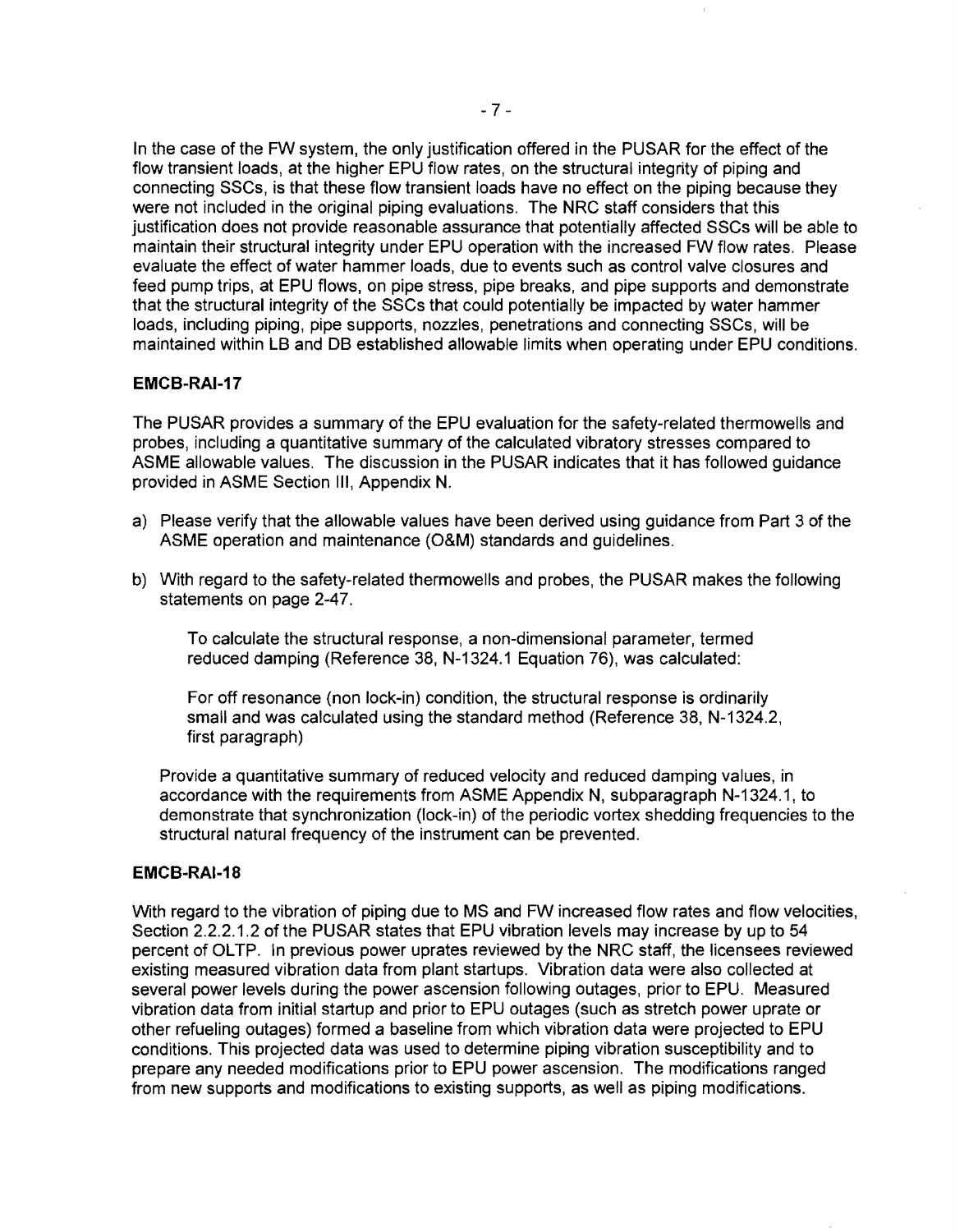Please discuss in detail the work that has been performed at PBAPS Units 2 and 3 to evaluate the EPU-impacted small bore and large bore piping systems for vibration susceptibility in order to identify whether piping and pipe support modification are required prior to EPU power ascension. Please supplement Attachment 13, "Flow Induced Vibration," Tables 3-1, 3-2, 3-3 and 3-4 of the EPU application with EPU projected vibrations and the existing measured vibrations (that were utilized for the EPU projections) compared to acceptance criteria. Otherwise, provide a justification for not having completed a baseline vibration monitoring for selected systems and components and for not having identified piping vibration vulnerability prior to EPU ascension.

### **EMCB-RAI-19**

Please provide the following:

- a) In the current design basis of the plant, are there any piping analyses that contain stratification and is there any CLTP stratification monitoring currently in place? Please list these stratification locations.
- b) Explain how these stratification locations have been evaluated and accepted for the EPU conditions and provide a summary of their evaluation results.

# **EMCB-RAI-20**

Discuss the structural evaluation of the vessel supporting structure and its components due to potentially higher EPU loads.

### **EMCB-RAI-21**

In PUSAR Table 2.2-7 for FW and recirculation nozzles, clarify whether the column labeled as "EPU with Environmental Fatigue U<sub>en</sub>)" is for 60-year plant life. Discuss why these EPU fatigue cumulative usage factor values are less than the values in column marked "EPU/(4030 MWt)" which do not contain environmental effects.

### **EMCB-RAI-22**

GE Hitachi Nuclear Energy (GEH) issued 10 CFR Part 21 Safety Information Communication (SC) 09-03 on the subject of Shroud Screening Criteria Reports. SC09-03 lists PBAPS (Unit 2 and Unit 3) as two of the affected plants for the shroud screening criteria flaw evaluations, due to the omission of the postulated Recirculation Line Break loads (transient acoustic or steady state flow-induced loads) in the DB evaluation for the shroud screening criteria reports, which could potentially result in allowable flaw lengths of shroud welds to be smaller than those provided in the shroud screening criteria reports. Please discuss the impact of GEH Safety Information Communication SC09-03 on the PBAPS Units 2 and 3 core shrouds.

# **EMCB-RAI-23**

Provide a summary of the evaluation that qualified the core plate plugs for operation at the EPU conditions.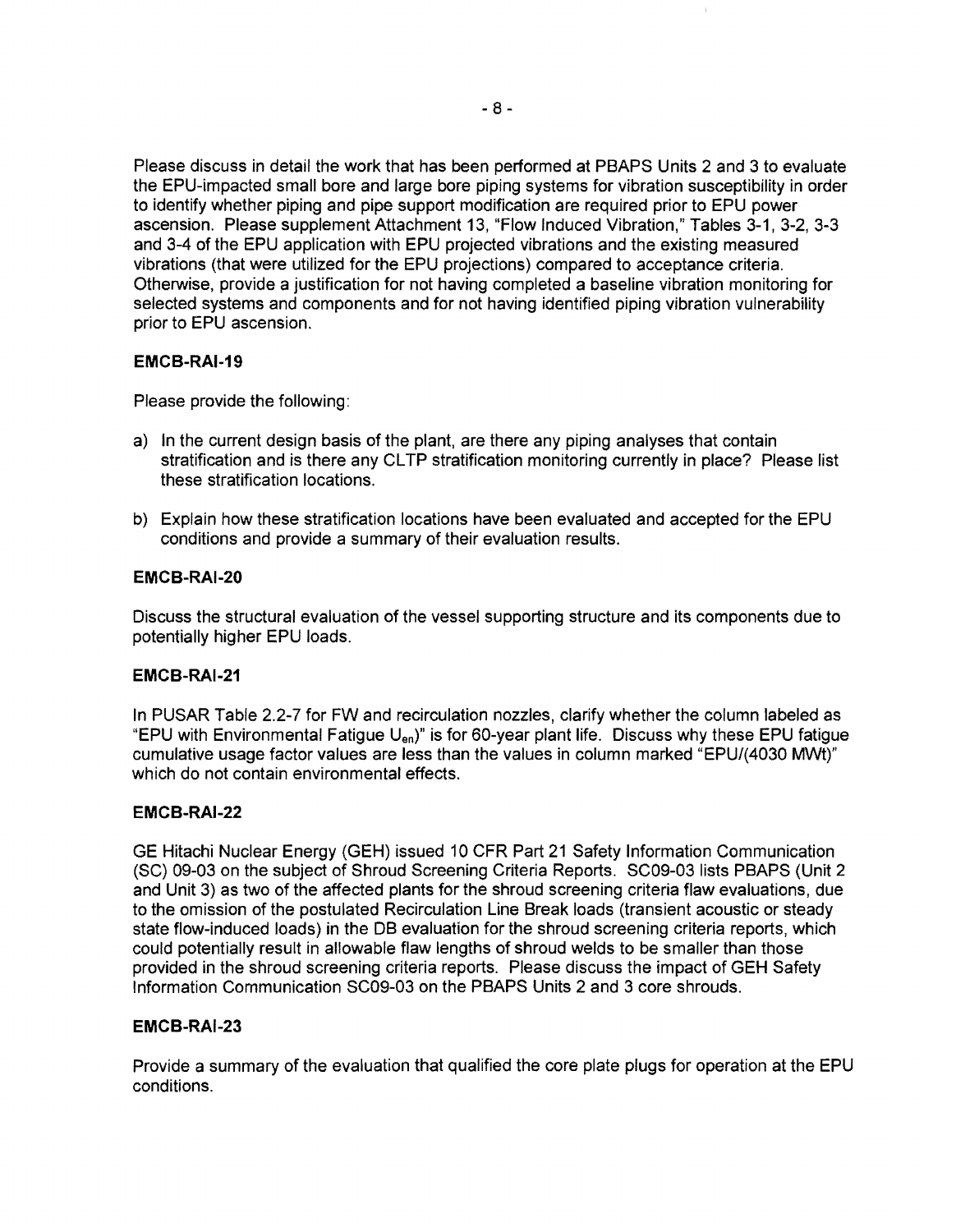### **EMC8-RAI-24**

Provide a justification to demonstrate that the increased radiation exposure due to EPU is within the radiation damage threshold of the nonmetallic parts such as in valves, hydraulic snubbers and nonmetallic flexible joints

 $\mathcal{A}$ 

 $\bar{Y}$